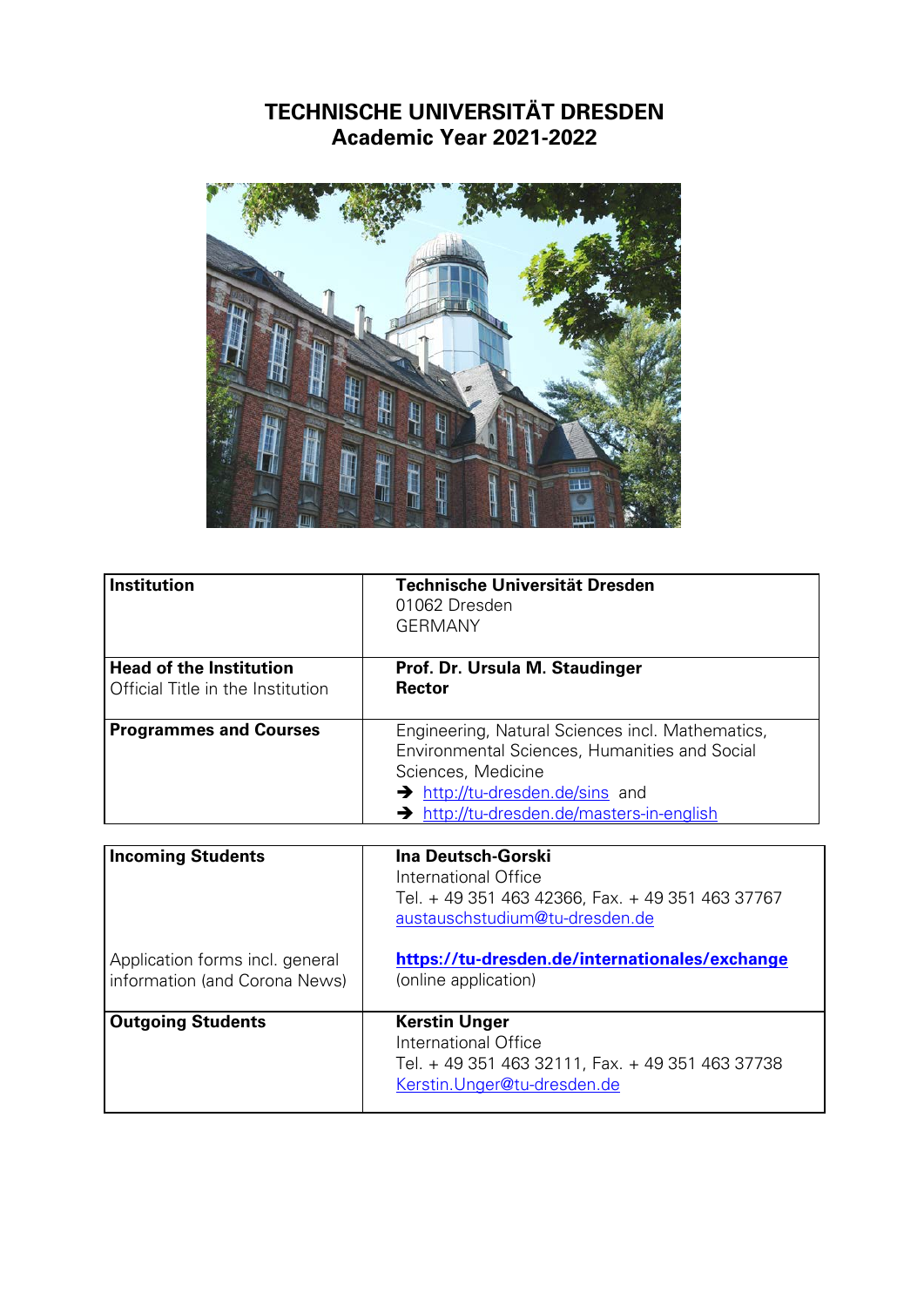| <b>Institutional ERASMUS</b><br><b>Coordinator</b>   | Dagmar Krause<br>International Office<br>Tel. + 49 351 463 34698, Fax. + 49 351 463 37738<br>Dagmar.Krause@tu-dresden.de<br>Academic Calendar 2021-2022 |
|------------------------------------------------------|---------------------------------------------------------------------------------------------------------------------------------------------------------|
| <b>Winter Semester:</b><br>Teaching period/classes : | 1 October – 31 March<br>11 October – 5 February (15 weeks of teaching)                                                                                  |
|                                                      | following period reserved for exams                                                                                                                     |
| Christmas break:                                     | 23 December – 4 January                                                                                                                                 |
| <b>Summer Semester:</b>                              | 1 April – 30 September                                                                                                                                  |
| Teaching period/classes :                            | 4 April – 16 July (15 weeks)                                                                                                                            |
|                                                      | following period reserved for exams                                                                                                                     |
| <b>Application Deadlines:</b>                        | <b>15 June</b> for the winter semester                                                                                                                  |
|                                                      | 15 January for the summer semester                                                                                                                      |

| <b>Language Information</b>        |                                                                                                                                                                                                 |
|------------------------------------|-------------------------------------------------------------------------------------------------------------------------------------------------------------------------------------------------|
| <b>Language of Instruction</b>     | German<br>(English – only in certain master's programmes)                                                                                                                                       |
| <b>Language Requirements</b>       | Good command of German / at least intermediate (B1)<br>or good command of English / at least intermediate (B1)<br>(only applicable in case courses are offered in English)                      |
| <b>Preparatory Language Course</b> | Yes, approximately costs 350 – 700 EUR<br>September (2 to 4 weeks), March (2 to 4 weeks)                                                                                                        |
| <b>Contact:</b>                    | TUDIAS Institute of Advanced Studies GmbH<br>Sprachschule/Studienkolleg<br>Freiberger Straße 37 - 01067 Dresden<br>Tel: +49 351 40 470 250<br>Fax: +49 351 40 470 210<br>http://idfsk.tudias.de |